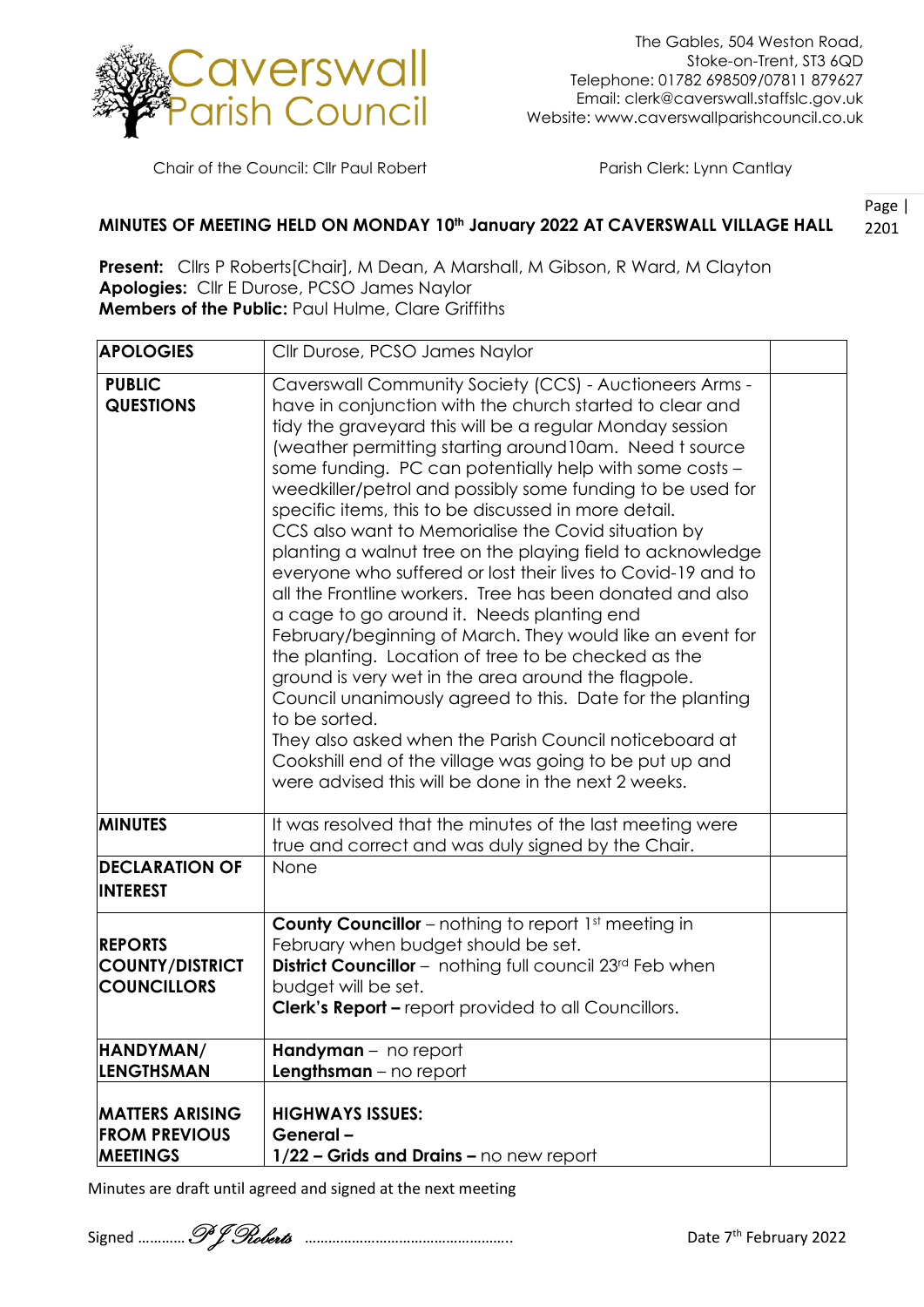

Page | 2202

|                       | 2/22- Footpaths - No 17 - It was reported that there was      |              |
|-----------------------|---------------------------------------------------------------|--------------|
|                       | broken glass in the lane. Council to monitor the situation.   |              |
|                       | 3/22 Remembrance area in the Village                          |              |
|                       | (63/21, 55/21, 45/21, 32/21, 23/21)                           |              |
|                       | Work due to be done in February half term.                    |              |
|                       | 4/22 Millennium Garden                                        |              |
|                       | (64/21, 56/21, 46/21, 33/21, 26/21)                           |              |
|                       | No report                                                     |              |
|                       | 5/22 School parking issues - St Filumenas School              |              |
|                       | (65/21, 60/21)                                                |              |
|                       | To be monitored                                               |              |
|                       | Unresolved Items: no updates.                                 |              |
| <b>CORRESPONDENCE</b> | - Bank Statements<br><b>TSB</b>                               |              |
|                       |                                                               |              |
|                       | 6/22 Accounts                                                 |              |
| <b>FINANCE</b>        | <b>Payments:</b>                                              |              |
| AND 2022/23           | The following accounts were presented and approval: -         |              |
| <b>PRECEPT</b>        | £289.20 *<br>Mrs L Cantlay - Clerk Salary/Expenses - January  |              |
|                       | £ 29.95 *                                                     |              |
|                       | Mrs L Cantlay - Flowers for Emily Doorbar's BEM               |              |
|                       | Stef Giblin – Website maintenance/domain etc<br>£296.71 *     |              |
|                       | £ 35.64 *<br>Caverswall Handyman Services - December          |              |
|                       | TOTAL PAYMENTS THIS MONTH - £621.50                           |              |
|                       | * - indicates payments to be made via Internet Banking        |              |
|                       | Faster Payment – all were accepted and approved for           |              |
|                       | payment at the meeting.                                       |              |
|                       |                                                               |              |
|                       | Transfer: £630.00                                             |              |
|                       | <b>Receipts:</b>                                              |              |
|                       | Bank Interest – December (both accounts) – £5.72              |              |
|                       | TOTAL INCOME - £5.72                                          |              |
|                       | <b>Bank Accounts</b> (after any payment or receipts applied): |              |
|                       | Current Account - £124.50 after payments made.                |              |
|                       | Instant Access Account - £5,655.37                            |              |
|                       | Contingency Account - £16,469.16                              |              |
|                       | Clerk to send screenshot of bank balances after payments      |              |
|                       | made to all Councillors.                                      |              |
|                       |                                                               |              |
|                       | 7/22 2022-23 Precept:                                         |              |
|                       | Clerk provided Councillors with account sheets to 7th         |              |
|                       | January. Precept requirement was discussed as was             |              |
|                       | unanimously agreed to be set at £8085 again a decrease        |              |
|                       | from 2021-22 of 0.03% with Band D property charge at          |              |
|                       | £20.32.                                                       |              |
|                       | Form was completed and duly signed, Clerk to send to          | <b>Clerk</b> |
|                       | SMDC.                                                         |              |
|                       | 8/22                                                          |              |
| PLANNING              | <b>Applications</b> – none                                    |              |
| <b>MATTERS</b>        | <b>Decisions</b> – none                                       |              |

Minutes are draft until agreed and signed at the next meeting

Signed …………P J Roberts …………………………………………….. Date <sup>7</sup>